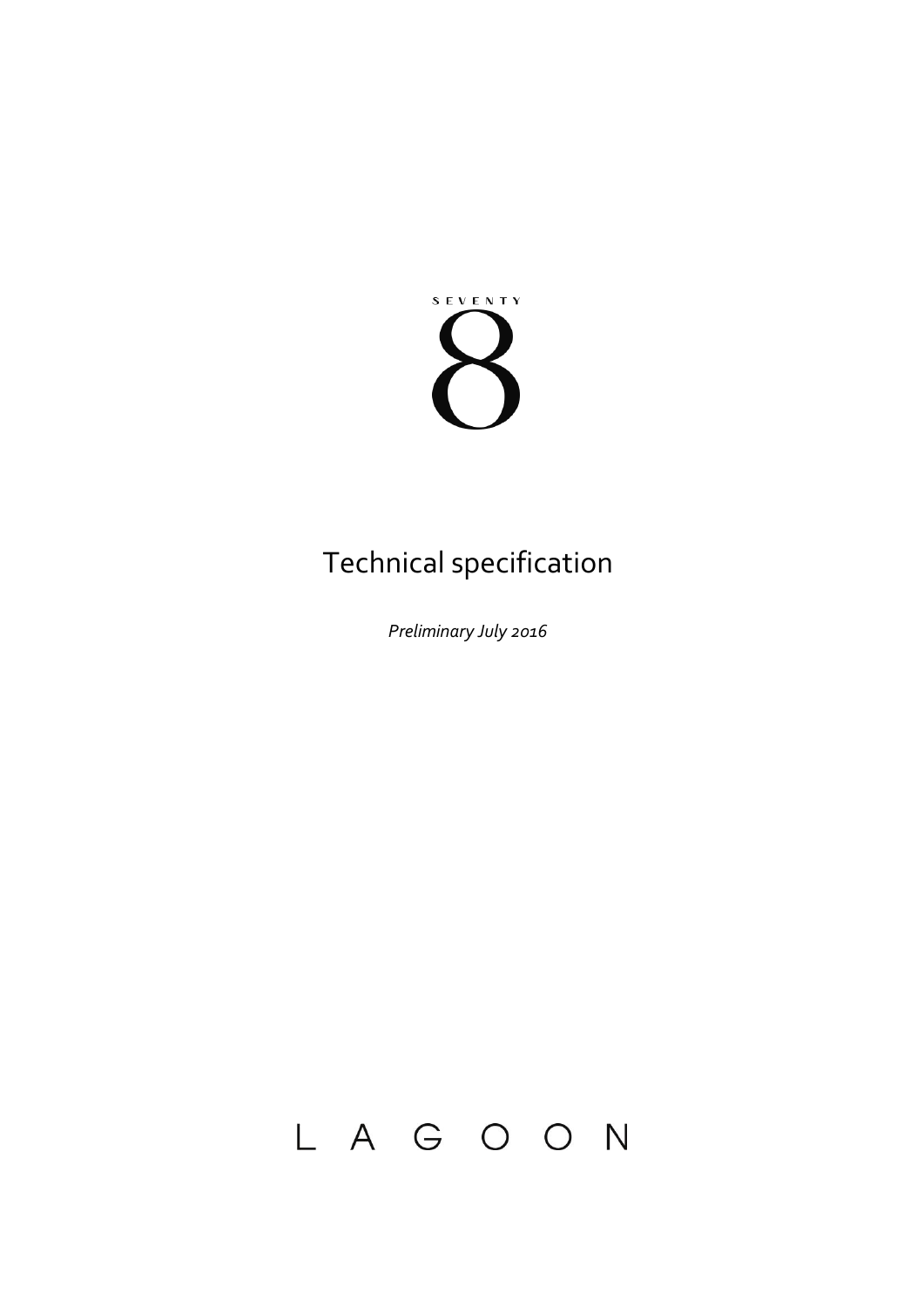#### **1. MAIN CHARACTERISTIC**

| $\mathbf{1}$ . | Architect                | <b>VPLP</b>                                                |
|----------------|--------------------------|------------------------------------------------------------|
| 2.             | <b>Extirior Design</b>   | Patrick Le Quement                                         |
| 3.             | Interior Design          | Nauta Design                                               |
| ٠              | <b>Building process:</b> | Infused FRP and FRP composite with balsa core and          |
|                |                          | polyester and high quality anti-osmotic resin. Hull bottom |
|                |                          | and keels in solid infused laminate                        |
|                |                          |                                                            |
| 4.             | Class                    | VERITAS - ICNN - MCA on demand                             |
| 5.             | Length overall           | 23,80 m/78'1"                                              |
| 6.             | Length at water line     | 23,05 m/ 75'8"                                             |
| 7.             | Beam                     | 11,00 m / 36'1"                                            |
| 8.             | Draft                    | $1,27$ m/ $4'2''$                                          |
| ٠              | Displacement light       | 60 T / 132 300 Lbs                                         |
| 9.             | Fuel capacity            | 8500 l / 2246 US gal                                       |
|                | 10. Fresh water capacity | 1600 l / 396 US gal                                        |
|                | 11. Grey water capacity  | 600 l/ 158 US gal                                          |
|                | 12. Black water capacity | 73 l/79 US gal each head                                   |
|                | 13. Design category      | $A: 14 - B: 18 - C: 24 - D: 40$                            |

# **2. MAIN EQUIPEMEMNT**

| п              | Main engine               | <b>VOLVO</b>     | $D_{11} - 510$ CV (2 x 80 Ah 24V)                    |
|----------------|---------------------------|------------------|------------------------------------------------------|
|                | (Option)                  | <b>JOHN DEER</b> | N <sub>13</sub> - 580 CV (2 x <sub>150</sub> Ah 24V) |
| $\blacksquare$ | Propeller                 | <b>BRUNTONS</b>  | $816$ mm - $5$ blades                                |
|                | (Option)                  | <b>BRUNTONS</b>  | $845$ mm - $5$ blades                                |
|                | 14. Bow thruster (Option) | SIDE POWER       | SD285 48V 340 Kgf (42V 285 Kgf)                      |
|                | 15. Anchoring             | <b>QUICK</b>     | 3500 $W - 24V$                                       |
|                | 16. Generators            | ONAN             | $13,5$ Kva                                           |
|                | (Optional upgrade)        | ONAN             | 27 Kva                                               |
|                | (Additional option)       | ONAN             | 19 Kva                                               |
|                | 17. Batteries:            |                  |                                                      |
|                | Main batteries            |                  | 1050 Ah 24V                                          |
|                | Engine batteries          |                  | 75 Ah<br>12 V                                        |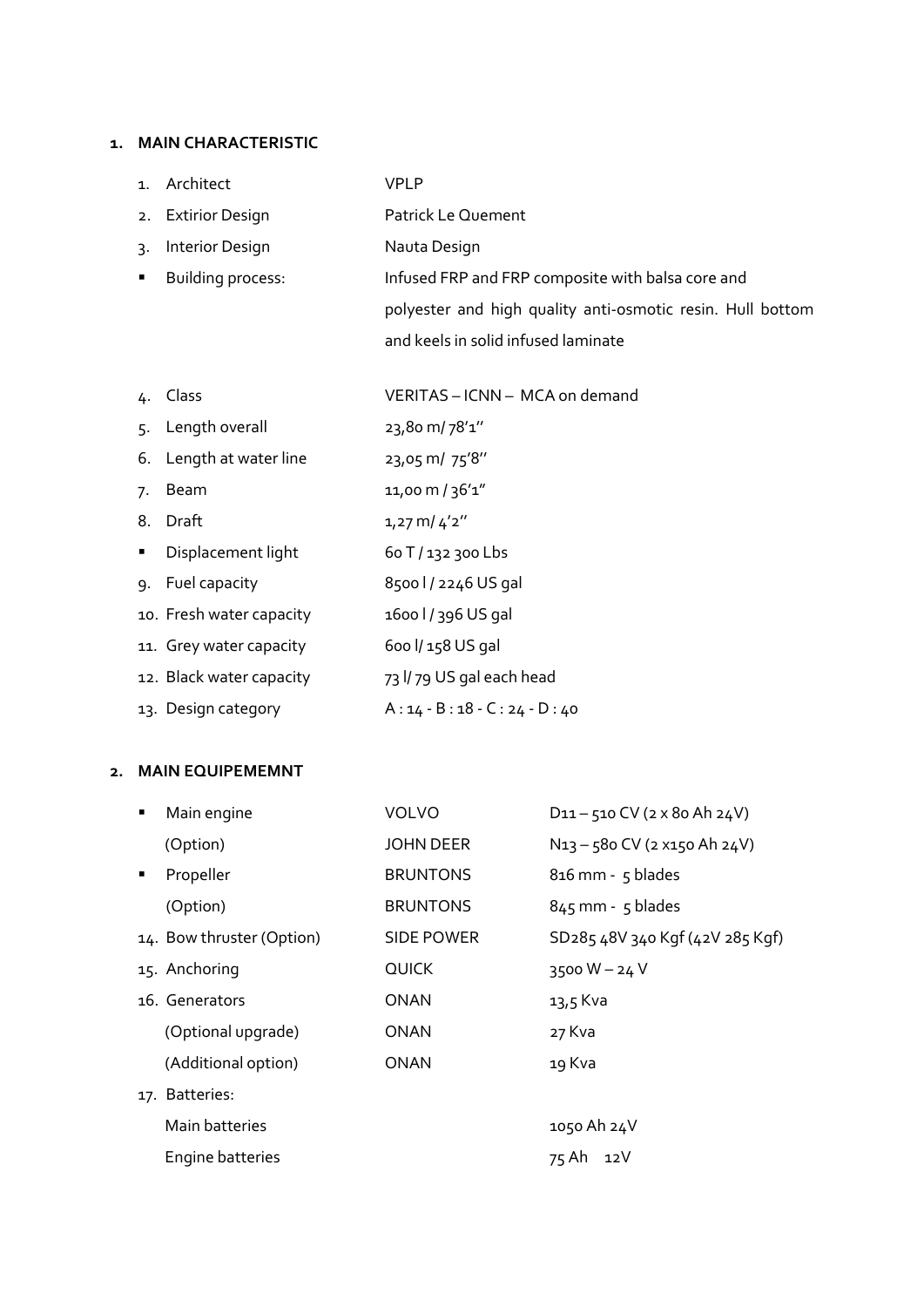| $\blacksquare$ | Battery charger               | <b>VICTRON</b>      | 100 Ah 220V                 |
|----------------|-------------------------------|---------------------|-----------------------------|
| п              | (Option)                      | <b>VICTRON</b>      | 2X100 Ah 220V               |
| п              | Inverter                      | <b>VICTRON</b>      | 2000 VA 24/220 V            |
| ٠              | (Option)                      | <b>VICTRON</b>      | 2X5000 VA 24/220 V          |
| ٠              | <b>Shore Power</b>            |                     | 63 Ah (Main one)            |
|                |                               |                     | 100 Ah (Aircon shore power) |
| п              | Water pump                    | JOHNSON             | $2 x 36$ $\frac{1}{m} 24V$  |
| ٠              | Whater heater                 |                     | $2 \times 100$              |
| ٠              | Water maker (Option)          | <b>SEA RECOVERY</b> | 280/h (220V)                |
| п              | Water maker (Option)          | <b>SEA RECOVERY</b> | gol/h(24V)                  |
| ٠              | Air Conditioning (Option)     | <b>DOMETIC</b>      | 180 000 BTU                 |
| ٠              | Waste water treatment Option) | TECNICOMAR          | ECOMAR 8                    |

# **2.1. Accomodations**

- 3 cabins 3 heads Galley aft
- $-4$  cabins 4 heads Galley aft
- 4 cabins 4 heads Galley forward
- 5 cabins 5 heads Galley forward

# **2.2. Galley Equipment**

| $\blacksquare$ | Stove                                | <b>MIELE</b>   | Electric |
|----------------|--------------------------------------|----------------|----------|
| $\blacksquare$ | Oven                                 | <b>MIELE</b>   | Electric |
| $\blacksquare$ | Refrigerator/Freezer (396 l / 124 l) | <b>SAMSUNG</b> |          |
| $\blacksquare$ | Freezer (92l)                        | <b>WEBASTO</b> | Option   |
| $\blacksquare$ | Micro-wave                           | <b>MIELE</b>   | Option   |
| $\blacksquare$ | Coffee Machine                       | <b>MIELE</b>   | Option   |
| $\blacksquare$ | Dish washer                          | <b>MIELE</b>   | Option   |
| п.             | Laundry washer & dryer               | <b>MIELE</b>   | Option   |
| ٠              | Laundry washer                       | <b>MIELE</b>   | Option   |
| $\blacksquare$ | Dryer                                | <b>MIELE</b>   | Option   |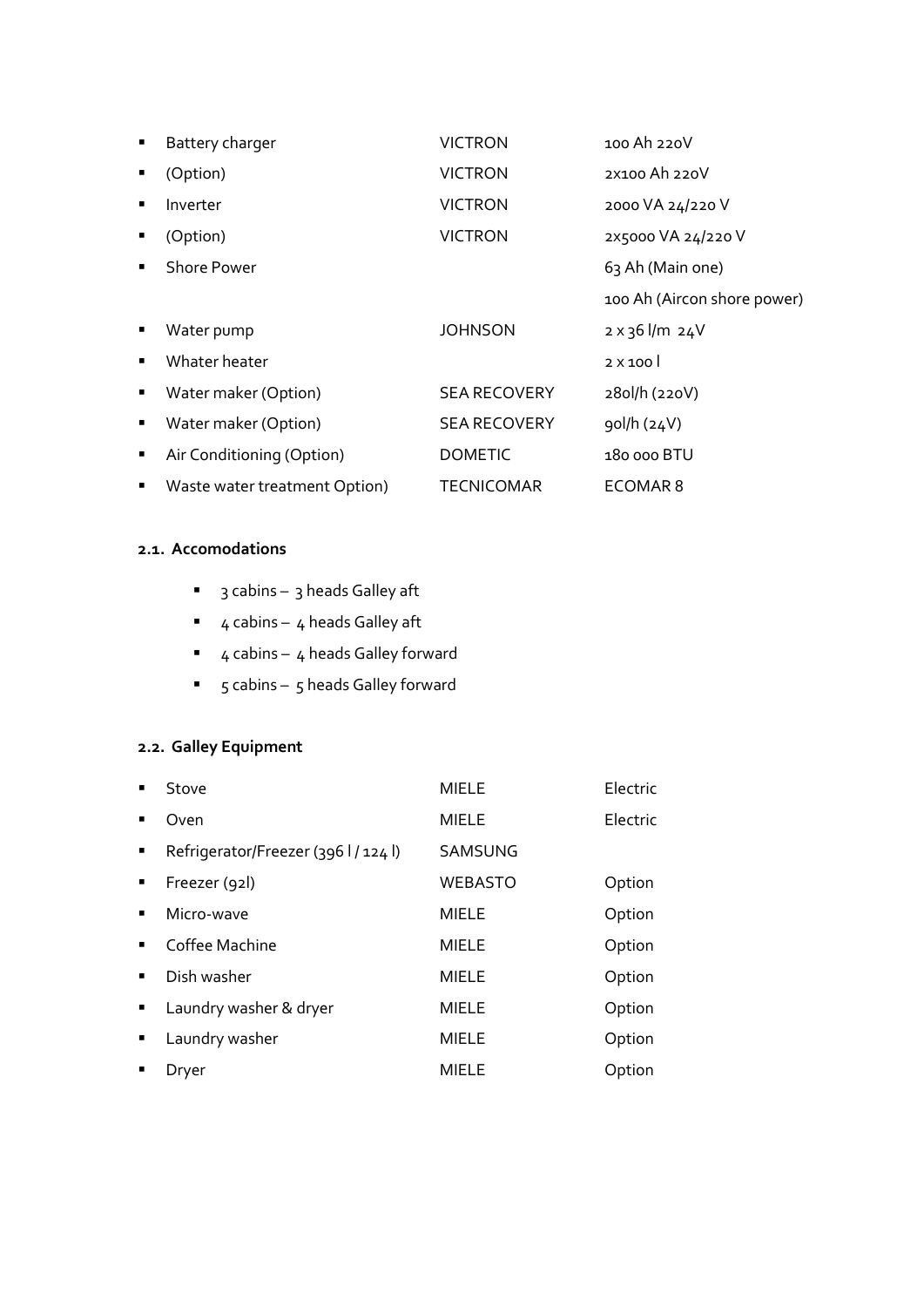# **2.3. Deck**

- Teak deck
- Aft Cockpit :
	- Bench with storage lockers on starboard
	- Large teak cockpit table
	- Bench in the rear cockpit with storage and exterior galley : Starboard: Corian counter top, sink, storage and refrigerator Port: Corian countertop, storage and optional grill and Ice maker
	- Large sunbathing area with storage on port side
- **Forward Cockpit:** 
	- Bench with storage lockers on starboard and port side

# **2.4. Flybridge**

- Forward centered helm station with helm seat
- Forward starboard settee
- Starboard BAR (Corian® counter top)

(Fridge, Icemaker and grill possible as additional option)

- Flybridge starboard Saloon: Bench with storage lockers on starboard + 2 teak tables
- **EXECOMMODATION PROPOSED AS OPTION OF THE PARTE** 
	- $\checkmark$  Large sunbathing area
	- $\checkmark$  Large sunbathing area with Jacuzzi
	- Loose furniture
	- $\checkmark$  Crane (not with composite bimini)

#### **2.5. Awnings/Dodgers (Optional)**

- Hard Top composite bimini with large windows, with opening top + sun shade sides
- **Forward cockpit sun awning with carbon posts**

#### **2.6. Paint (Optional)**

**AWLGRIP** or equivalent product

#### **2.7. Electronics (Optional)**

SIMRAD equipment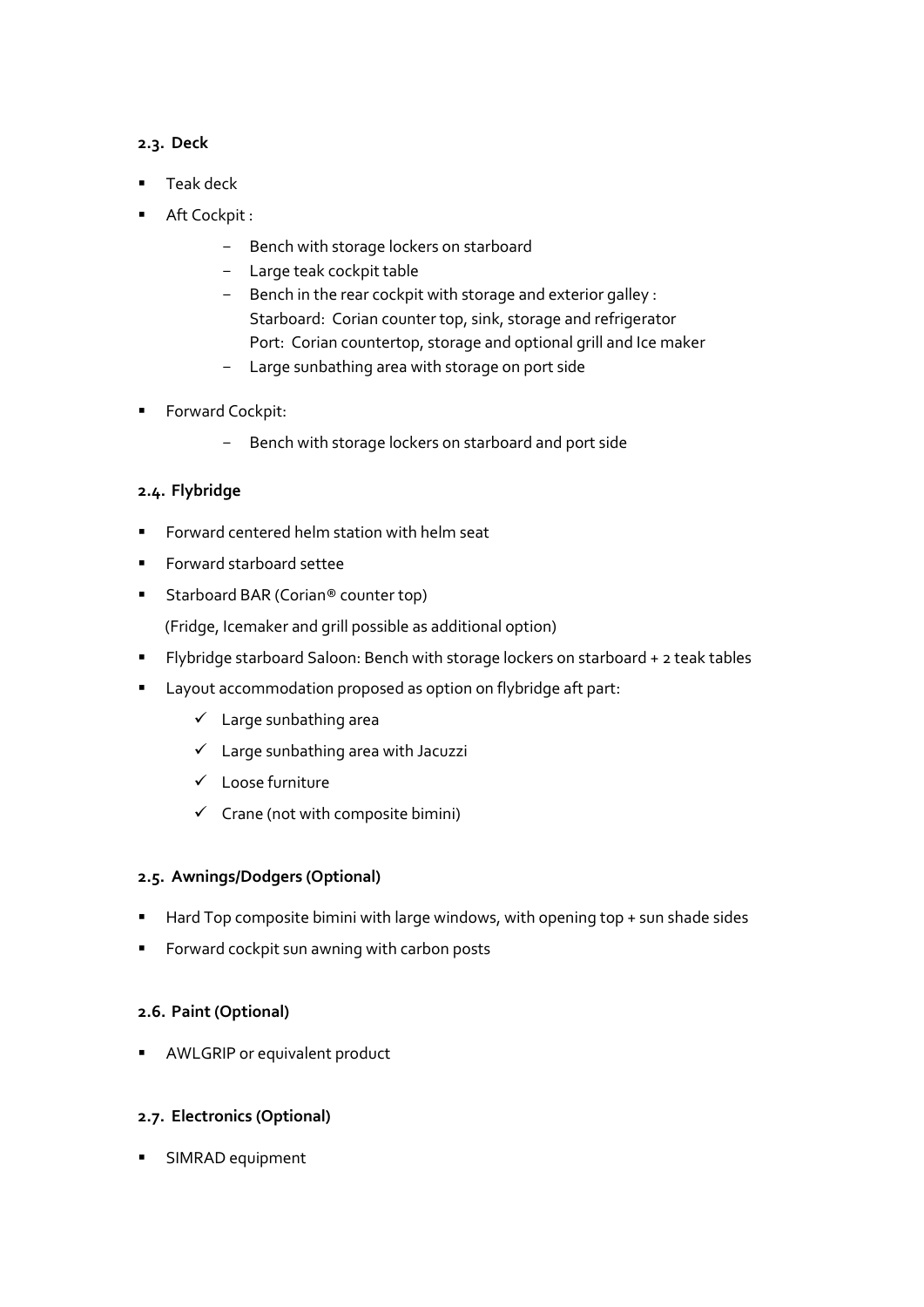#### **2.8. Entertainment (Optional)**

**Saloon:** 

Plasma screen 55'' & Top down ceiling TV lif Multi-channel amplifier with independent sources and volume WiFi router & NAS hard drive for multimedia storage Touchscreen operation and/or RF remote control RJ45 network, HDMI and USB connectivity Ability to control the system from a tablet (iPad or Android) Bose speakers inside and outside

**Cabins:** 

LCD screen from 32" up to 40" & electrical TV lift or manual support Sound amplifier & Bose speakers Touchscreen operation

# **2.9. Miscellaneous (Optional)**

| • Hydraulic dinghy rear platform              | TENDERLFIFT      |
|-----------------------------------------------|------------------|
| ■ Hydraulic retractable gangway               | <b>BESENZONI</b> |
| • Opening private terrace for the owner suite | <b>BESENZONI</b> |